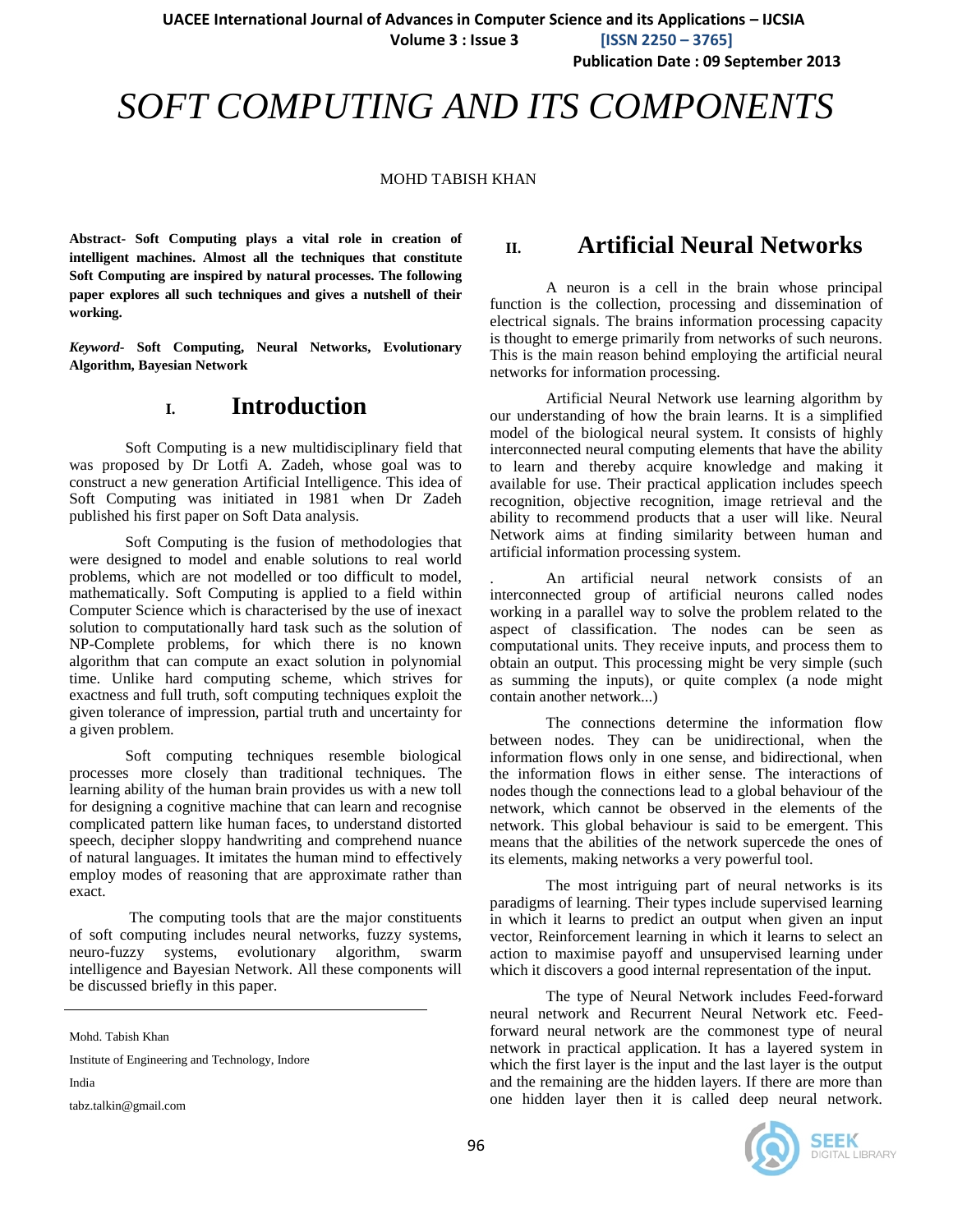**Publication Date : 09 September 2013**

Recurrent Network have directed cycles in their connection. These are relatively more natural ways to model sequential data. They are equivalent to very deep nets with one hidden layer per time slice and also have the ability to remember information in their hidden state for a long time. But it is very hard to train them to use this potential.



Figure 1 Feed-forward Neural Network



Figure 2 Recurrent Network with multiple hidden layers

### **III. Fuzzy Systems**

The fuzzy sets theory was initiated by Lofti A. Zadeh, in 1965. Fuzzy systems play a leading role in soft computing and this stems from the fact that human reasoning is not crisp and admits degrees. The notion central to fuzzy systems is that truth values (in fuzzy logic) or membership values (in fuzzy sets) are indicated by a value on the range [0, 1], with 0 representing absolute Falseness and 1 representing absolute truth. Fuzzy systems are based on fuzzy logic (FL). Fuzzy Logic is a form of [many-valued logic](http://en.wikipedia.org/wiki/Many-valued_logic) or [probabilistic logic;](http://en.wikipedia.org/wiki/Probabilistic_logic) it deals with [reasoning](http://en.wikipedia.org/wiki/Reasoning) that is approximate rather than fixed and exact. Fuzzy Logic incorporates a simple, rule-based IF X AND Y THEN Z approach to a solving control problem rather than attempting to model a system mathematically. FL provides a simple way to arrive at a definite conclusion based upon vague, ambiguous, imprecise, noisy, or missing input information. Fuzzy logic has the advantage that the solution to the problem can be cast in terms that human operators can understand, so that their experience can be used in the design

of the controller. This makes it easier to mechanize tasks that are already successfully performed by humans.

# **IV. Neural Fuzzy System**

Neural-fuzzy System refers to combinations of [artificial neural networks](http://en.wikipedia.org/wiki/Artificial_neural_network) and [fuzzy logic.](http://en.wikipedia.org/wiki/Fuzzy_logic) Neural-fuzzy system was proposed by [J. S. R. Jang.](http://en.wikipedia.org/w/index.php?title=J._S._R._Jang&action=edit&redlink=1) Neural-fuzzy hybridization results in a [hybrid intelligent system](http://en.wikipedia.org/wiki/Hybrid_intelligent_system) that synergizes these two techniques by combining the human-like reasoning style of fuzzy systems with the learning and [connectionist](http://en.wikipedia.org/wiki/Connectionism) structure of neural networks. The reasons behind combine these two paradigms is to overcome the difficulties and inherent limitations of each isolated paradigm. Neural networks introduce its computational characteristics of learning in the fuzzy systems and receive from them the interpretation and clarity of systems representation.

# **V. Evolutionary Computation**

[Evolutionary programming](http://en.wikipedia.org/wiki/Evolutionary_programming) was introduced by [Lawrence J. Fogel](http://en.wikipedia.org/wiki/Lawrence_J._Fogel) in the US. It is an area of computer science that uses ideas from biological evolution to solve computational problems in an optimized manner because optimization is at the heart of many natural processes including Darwinian evolution. Evolutionary computation uses iterative progress, such as growth or development in a This population is then [selected](http://en.wikipedia.org/wiki/Artificial_selection) in a guided [random](http://en.wikipedia.org/wiki/Random) search using [parallel processing](http://en.wikipedia.org/wiki/Parallel_processing) to achieve the desired end.

Evolutionary computing techniques mostly involve [metaheuristic](http://en.wikipedia.org/wiki/Metaheuristic) [optimization](http://en.wikipedia.org/wiki/Optimization_(computer_science)) [algorithms.](http://en.wikipedia.org/wiki/Algorithm) These include fields like evolutionary algorithm, swarm intelligence. The common underlying idea behind all these techniques is the same, given a population of individuals the environmental pressure causes natural selection (survival of the fittest) and this causes a rise in the fitness of the population. Given a quality function to be maximized we can randomly create a set of candidate solution i.e., elements of the function's domain, and apply the quality function as an abstract fitness measure – the higher the better. Based on this fitness, some of the better candidates are chosen to seed the next generation by applying recombination and/or mutation to them. Recombination is an operator applied to two or more selected candidates (the children). Mutation is applied to one candidate and result is one new candidate. Executing recombination and mutation leads to a set of new candidates (the off springs) that compete – based on their fitness (and possibly age)- with the old ones for a place in the next generation. This process can be iterated until a candidate with sufficient quality (a solution) is found or a previously set computational limit is reached. A simple algorithm to define the functioning of evolutionary computation can be given by:

#### BEGIN

INITIALISE population with random candidates solution;

EVALUATE each candidate;

REPEAT until termination condition is satisfied

SELECT parents;

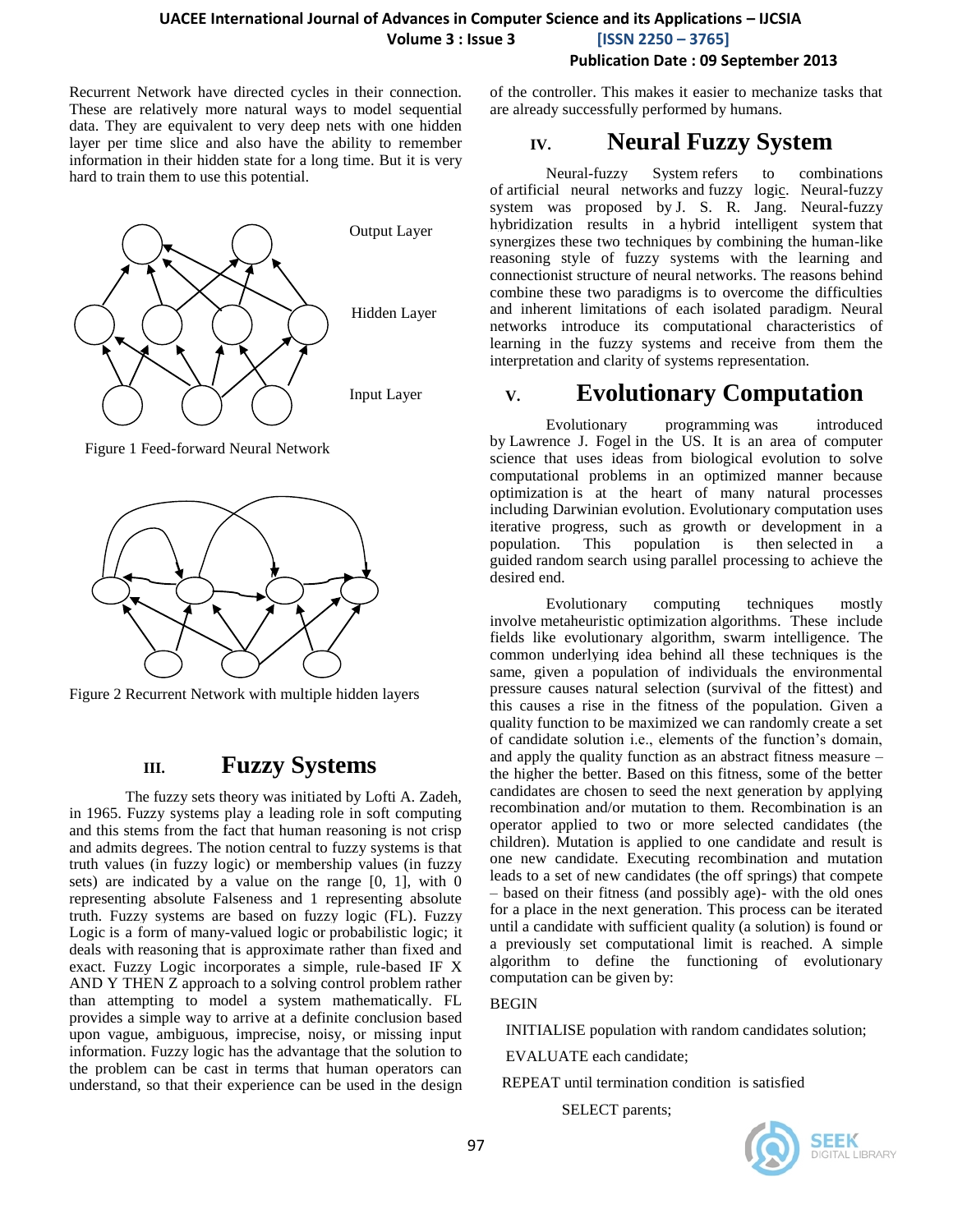**Publication Date : 09 September 2013**

RECOMBINE pairs of parents;

MUTATE the resulting offspring;

EVALUATE new candidates;

SELECT individuals for the next generation;

#### OD

#### END

#### *A. Evolutionary Algorithm*

Evolutionary Algorithms are a kind of stochastic search and optimization heuristics. Today these are successfully used for solving numeric problems, such as optimization, automatic programming and so on. Evolutionary Algorithm have a conceptual base of simulating the evolution of individual structure by well known processes such as selection, mutation and reproduction. Their importance is coming from their ability in optimizing complex function.

#### **B.** *Swarm Intelligence*

Swarm intelligence is the collective [behaviour](http://en.wikipedia.org/wiki/Collective_behavior) of [decentralized,](http://en.wikipedia.org/wiki/Decentralization) [self-organized](http://en.wikipedia.org/wiki/Self-organization) systems, natural or artificial. The concept is employed in work on [artificial](http://en.wikipedia.org/wiki/Artificial_intelligence)  [intelligence.](http://en.wikipedia.org/wiki/Artificial_intelligence) The expression was introduced by [Gerardo](http://en.wikipedia.org/wiki/Gerardo_Beni)  [Beni](http://en.wikipedia.org/wiki/Gerardo_Beni) and Jing Wang in 1989, in the context of cellular robotic systems. Swarm Intelligence (SI) is the property of a system whereby the collective behaviours of (unsophisticated) agents interacting locally with their environment cause coherent functional global patterns to emerge. SI provides a basis with which it is possible to explore collective (or distributed) problem solving without centralized control or the provision of a global model. It exploits the emergent collective intelligence of groups of simple agents.

This inspiration has comes from nature, especially biological systems like ant colonies, bee hives and so on The Ants form and maintain a line to their food source by laying a trail of pheromone, i.e. a chemical to which other members of the same species are very sensitive. They deposit a certain amount of pheromone while walking, and each ant prefers to follow a direction rich in pheromone. This enables the ant colony to quickly find the shortest route. The first ants to return should normally be those on the shortest route, so this will be the first to be doubly marked by pheromone (once in each direction). Thus other ants will be more attracted to this route than to longer ones not yet doubly marked, which means it will become even more strongly marked with pheromone.

The main advantages of employing the swarm intelligence includes performance optimization and robustness selforganized control and cooperation (decentralized) division of labour and distributed task allocation indirect interactions.

### **VI. Bayesian Network**

The term "Bayesian networks" was coined by [Judea](http://en.wikipedia.org/wiki/Judea_Pearl)  [Pearl](http://en.wikipedia.org/wiki/Judea_Pearl) in 1985. Most commonly, BNs are considered to be representations of joint probability distributions. A Bayesian network is a graphical structure that allows us to represent and reason about an uncertain domain. The nodes in a Bayesian network represent a set of random variable nodes that take discrete values. Two nodes should be connected directly because if one affects or causes changes to other, the arc indicates the direction of the effect. Also the values should be both mutually exclusive and exhaustive,

A Bayesian Network has the following components

- a set of nodes, one per variable
- a directed, acyclic graph  $(\text{link} = \text{"directly influences"})$
- a conditional distribution for each node given its parents:

#### Given by:  $P(X_i | Parents(X_i))$

Applications of Bayesian network include decision making maximizing expected utility, adaptive testing. It may also be used to update beliefs about states of certain variables when some other variables were observed, i.e., computing conditional probability distributions.

#### *Conclusion*

In this research paper an overview of the constituents of soft computing is studied. The soft computing plays a very significant role in machine learning. Thus for the process of making the machines intelligent and inducing in them the human like thinking characteristics, the soft computing could be very helpful.

#### *Acknowledgment*

The author would like to thank the professors of Institute of Engineering and Technology, Indore for their sincere guidance and helpful advice which provided a platform to produce this paper.

#### *References*

- [1] Zadeh, Lotfi A., "Fuzzy Logic, Neural Networks, and Soft Computing," Communication of the ACM, March 1994, Vol. 37 No. 3, pages 77-84.
- [2] McCulloch, Warren; Walter Pitts (1943). "A Logical Calculus of Ideas Immanent in Nervous Activity". *Bulletin of Mathematical Biophysics* 5 (4): 115–133.
- [3] J. J. HOPFIELD Neural networks and physical systems with emergent collective computational abilities. Proc. NatL Acad. Sci. USA Vol. 79, pp. 2554-2558, April 1982 Biophysics.
- [4] "Artificial Intelligence: A Modern Approach"  $2<sup>nd</sup>$  Edition By Rusell and Norvig Pg 719.
- [5] Rumelhart, D.E; James McClelland (1986). *Parallel Distributed Processing: Explorations in the Microstructure of Cognition*. Cambridge: MIT Press.
- [6] Novák, V., Perfilieva, I. and Močkoř, J. (1999) *Mathematical principles of fuzzy logic* Dodrecht: Kluwer Academic.
- [7] Zadeh, L. A. et al. 1996 *Fuzzy Sets, Fuzzy Logic, Fuzzy Systems*, World Scientific Press.
- [8] R. Chiong, Th. Weise, [Z. Michalewicz](http://en.wikipedia.org/wiki/Zbigniew_Michalewicz) (Editors), [Variants of](http://www.springer.com/engineering/computational+intelligence+and+complexity/book/978-3-642-23423-1)  [Evolutionary Algorithms for Real-World Applications,](http://www.springer.com/engineering/computational+intelligence+and+complexity/book/978-3-642-23423-1) [Springer,](http://en.wikipedia.org/wiki/Springer_Publishing) 2012.
- [9] E. Eiben and M. Schoenauer, Evolutionary computing, Information Processing Letters, 82(1).
- [10] E. Goldberg. Genetic algorithms in search, optimization and machine learning. Addison Wesley, 1989.